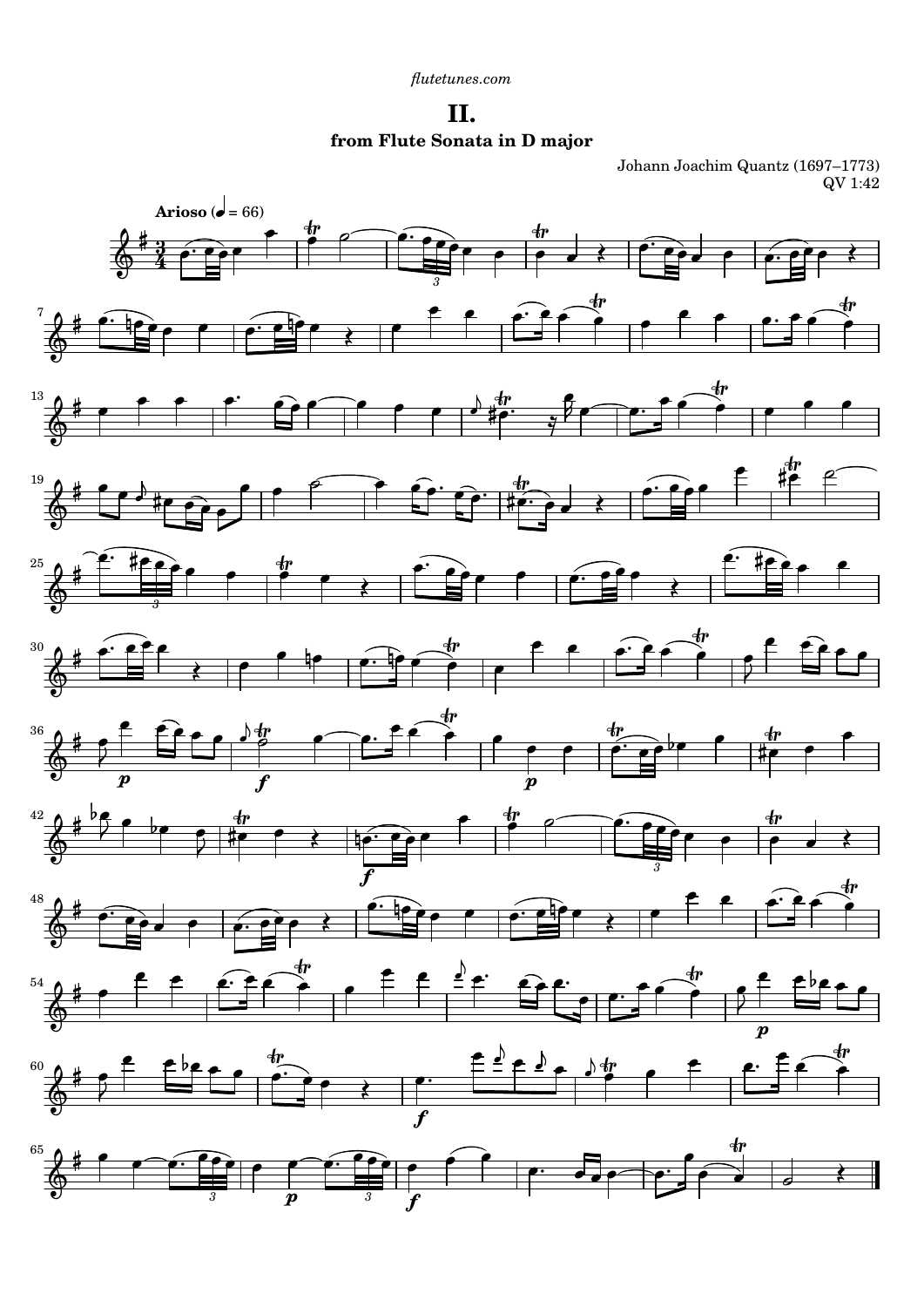*[flutetunes.com](http://www.flutetunes.com)*

**II. from Flute Sonata in D major**

Johann Joachim Quantz (1697–1773) QV 1:42